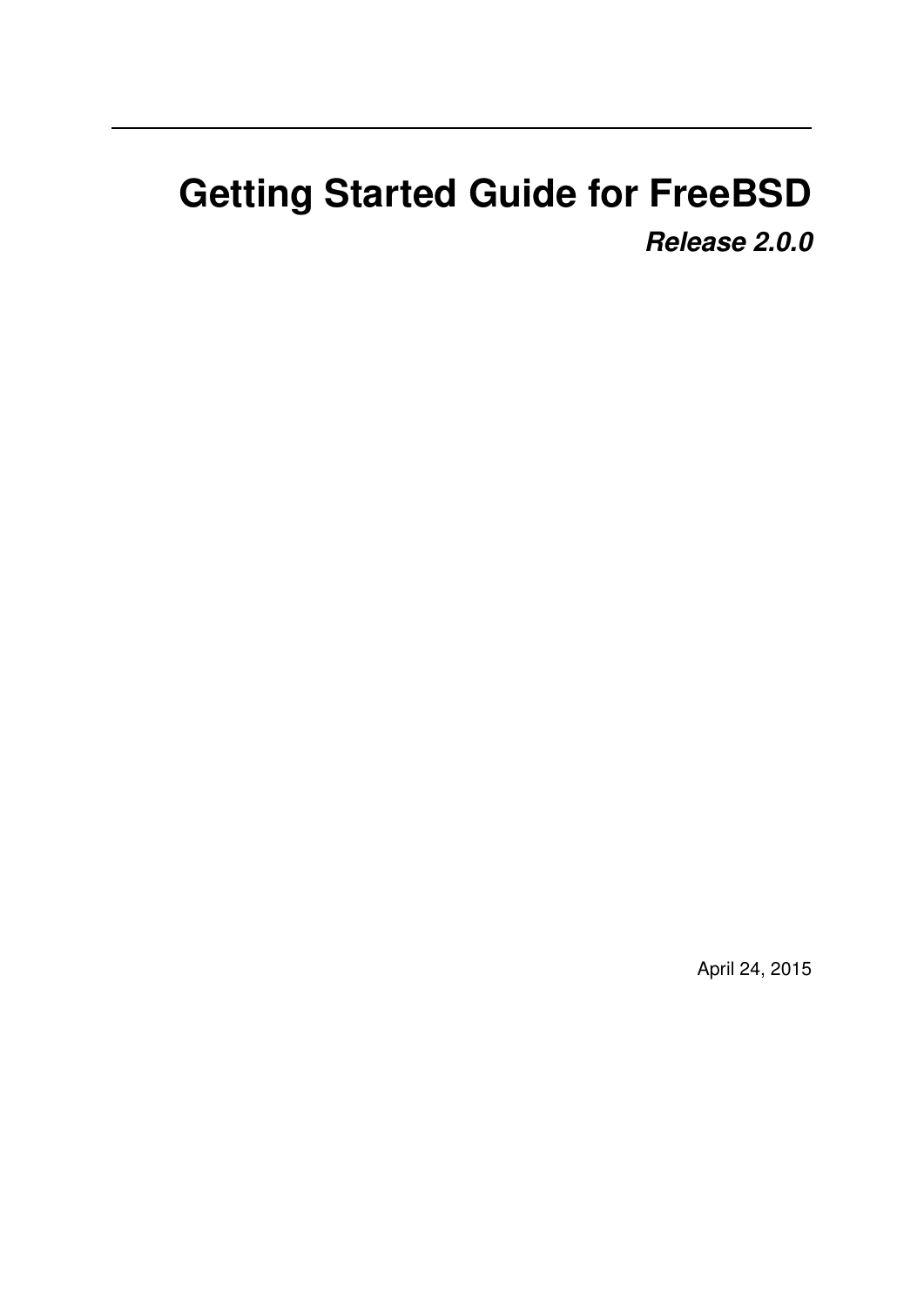#### **CONTENTS**

|   | 1 Introduction                                                                                                                                                    | $\mathbf 2$    |
|---|-------------------------------------------------------------------------------------------------------------------------------------------------------------------|----------------|
|   | $1.1 -$                                                                                                                                                           |                |
|   | 2 Installing DPDK from the Ports Collection<br>2.1<br>Compiling and Running the Example Applications 4<br>$2.2^{\circ}$                                           | $\overline{4}$ |
| 3 | <b>Compiling the DPDK Target from Source</b><br>3.1<br>$3.2^{\circ}$<br>3.3 <sub>2</sub><br>Browsing the Installed DPDK Environment Target 9<br>3.4<br>3.5<br>3.6 | $\overline{7}$ |
| 4 | <b>Compiling and Running Sample Applications</b><br>4.1<br>$4.2^{\circ}$<br>Running DPDK Applications Without Root Privileges 15<br>4.3                           | 13             |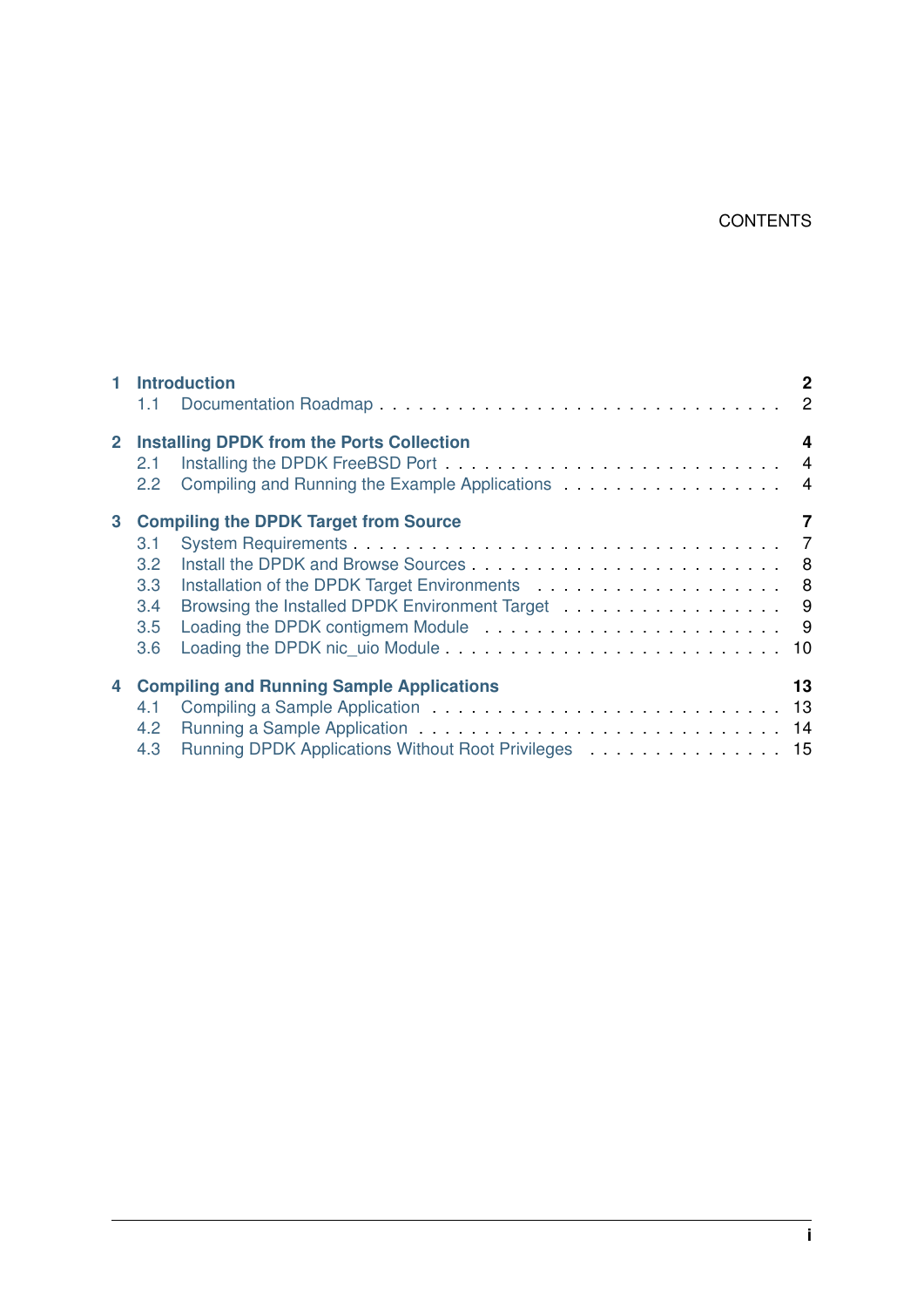April 24, 2015 **Contents**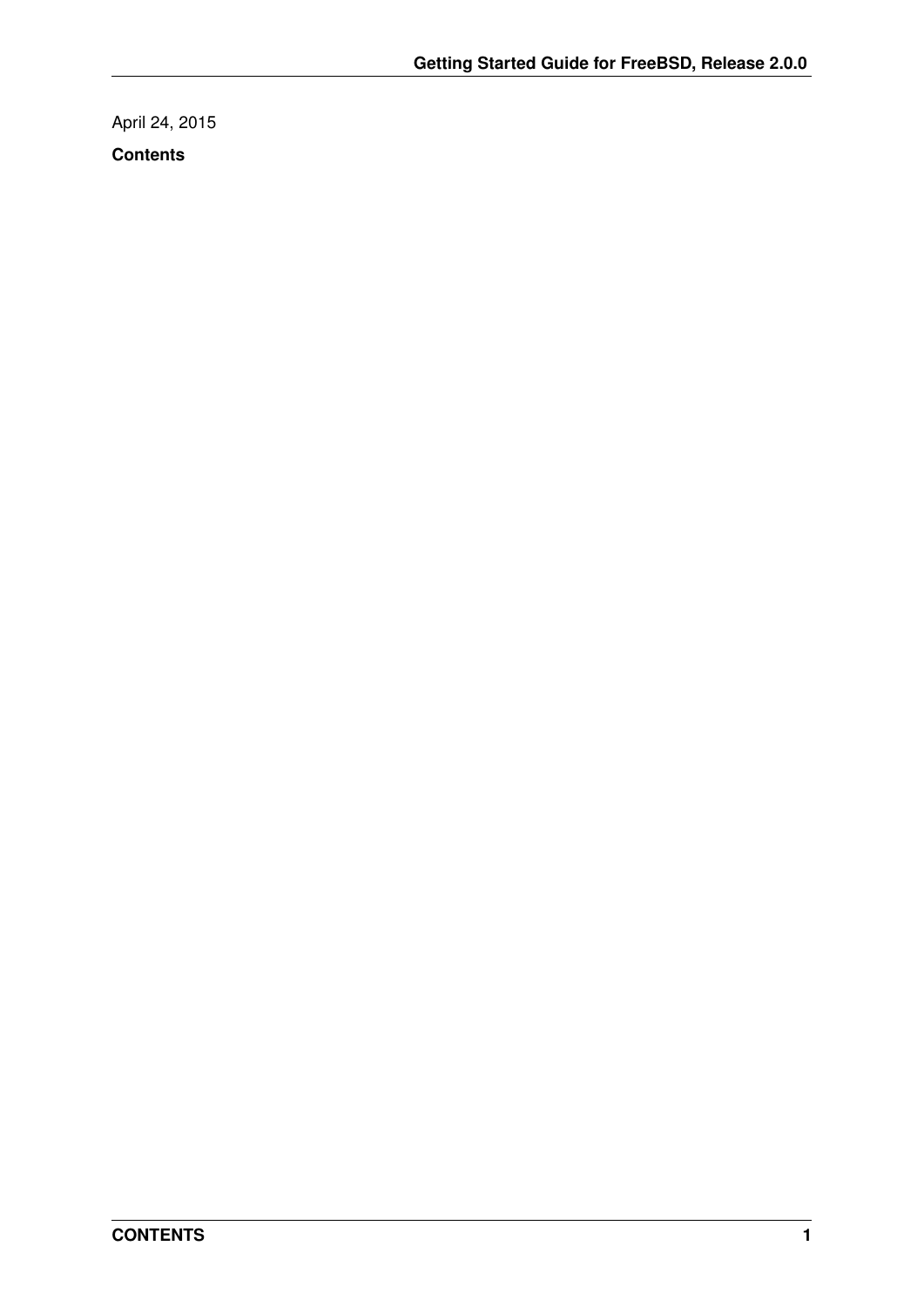#### **CHAPTER**

**ONE**

# **INTRODUCTION**

<span id="page-3-0"></span>This document contains instructions for installing and configuring the Data Plane Development Kit (DPDK) software. It is designed to get customers up and running quickly and describes how to compile and run a DPDK application in a FreeBSD<sup>\*</sup> application (bsdapp) environment, without going deeply into detail.

For a comprehensive guide to installing and using FreeBSD\*, the following handbook is available from the FreeBSD\* Documentation Project:

[http://www.freebsd.org/doc/en\\_US.ISO8859-1/books/handbook/index.html](http://www.freebsd.org/doc/en_US.ISO8859-1/books/handbook/index.html)

**Note:** The DPDK is now available as part of the FreeBSD ports collection. Installing via the ports collection infrastructure is now the recommended way to install the DPDK on FreeBSD, and is documented in the next chapter, *[Installing DPDK from the Ports Collection](#page-5-0)*.

# <span id="page-3-1"></span>**1.1 Documentation Roadmap**

The following is a list of DPDK documents in the suggested reading order:

- **Release Notes** : Provides release-specific information, including supported features, limitations, fixed issues, known issues and so on. Also, provides the answers to frequently asked questions in FAQ format.
- **Getting Started Guide** (this document): Describes how to install and configure the DPDK; designed to get users up and running quickly with the software.
- **Programmer's Guide**: Describes:
	- **–** The software architecture and how to use it (through examples), specifically in a Linux\* application (linuxapp) environment
	- **–** The content of the DPDK, the build system (including the commands that can be used in the root DPDK Makefile to build the development kit and an application) and guidelines for porting an application
	- **–** Optimizations used in the software and those that should be considered for new development

A glossary of terms is also provided.

• **API Reference**: Provides detailed information about DPDK functions, data structures and other programming constructs.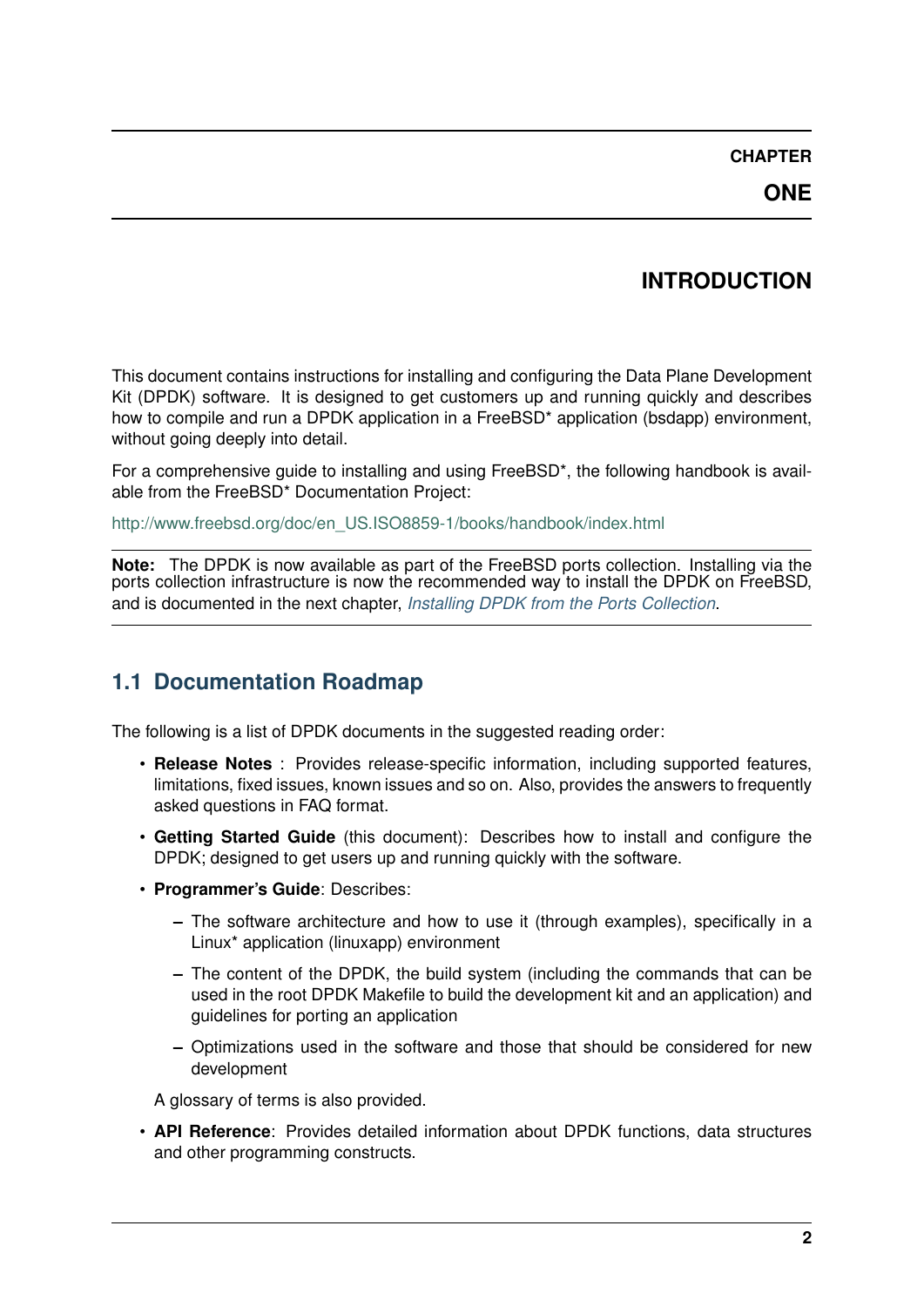• **Sample Applications User Guide**: Describes a set of sample applications. Each chapter describes a sample application that showcases specific functionality and provides instructions on how to compile, run and use the sample application.

**Note:** These documents are available for download as a separate documentation package at the same location as the DPDK code package.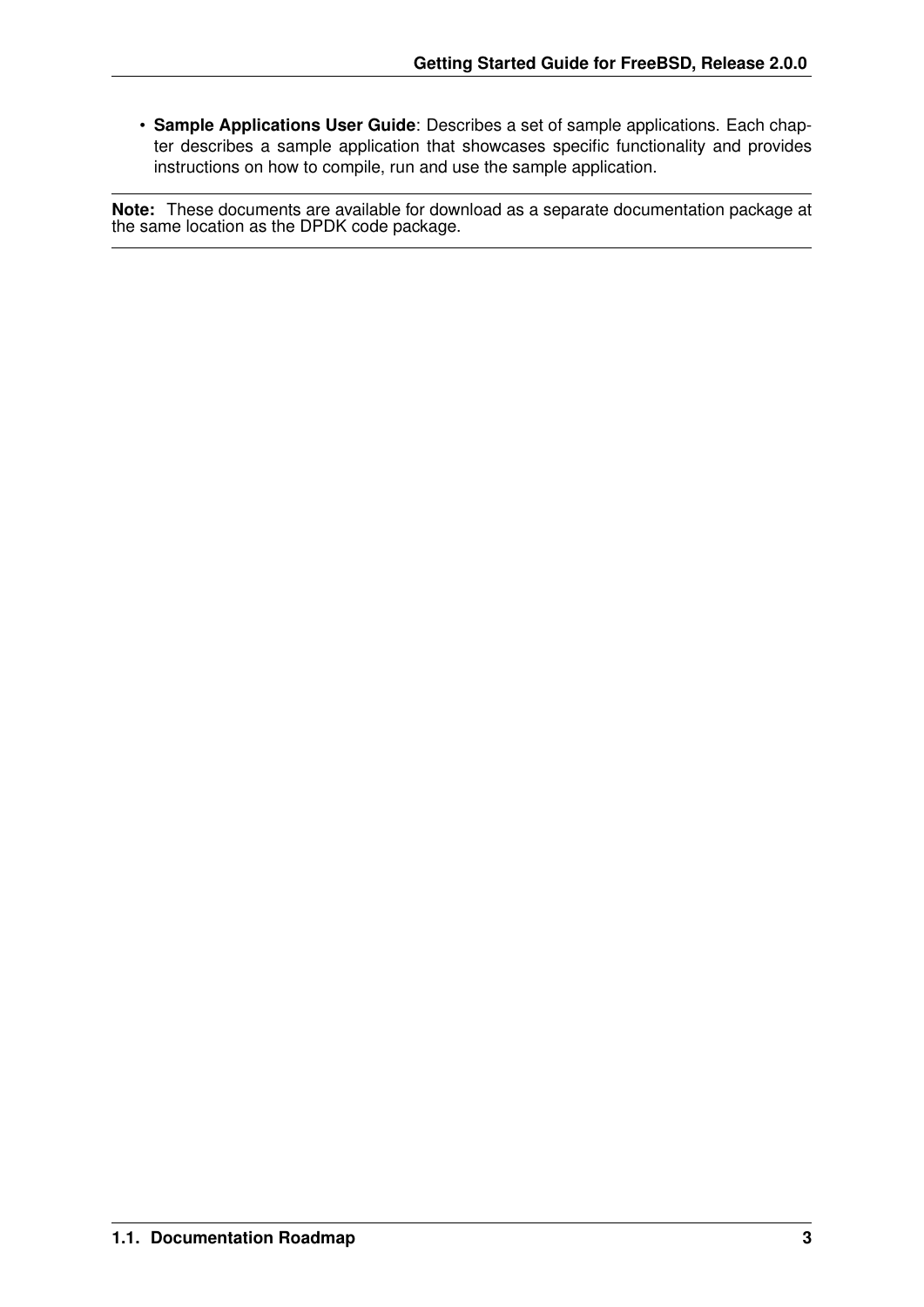**CHAPTER**

**TWO**

## <span id="page-5-0"></span>**INSTALLING DPDK FROM THE PORTS COLLECTION**

The easiest way to get up and running with the DPDK on FreeBSD is to install it from the ports collection. Details of getting and using the ports collection are documented in the FreeBSD Handbook at:

<https://www.freebsd.org/doc/handbook/ports-using.html>

**Note:** Testing has been performed using FreeBSD\* 10.0-RELEASE (x86\_64) and requires the installation of the kernel sources, which should be included during the installation of FreeBSD\*.

### <span id="page-5-1"></span>**2.1 Installing the DPDK FreeBSD Port**

On a system with the ports collection installed in /usr/ports, the DPDK can be installed using the commands:

```
root@host:~ # cd /usr/ports/net/dpdk
root@host:~ # make install
```
After the installation of the DPDK port, instructions will be printed on how to install the kernel modules required to use the DPDK. A more complete version of these instructions can be found in the sections *[Loading the DPDK contigmem Module](#page-10-1)* and *[Loading the DPDK nic\\_uio](#page-11-0) [Module](#page-11-0)*. Normally, lines like those below would be added to the file "/boot/loader.conf".

```
# reserve 2 x 1G blocks of contiguous memory using contigmem driver
hw.contigmem.num_buffers=2
hw.contigmem.buffer_size=1073741824
contigmem_load="YES"
# identify NIC devices for DPDK apps to use and load nic_uio driver
hw.nic_uio.bdfs="2:0:0,2:0:1"
nic_uio_load="YES"
```
### <span id="page-5-2"></span>**2.2 Compiling and Running the Example Applications**

When the DPDK has been installed from the ports collection it installs its example applications in "/usr/local/share/dpdk/examples" - also accessible via symlink as "/usr/local/share/examples/dpdk". These examples can be compiled and run as described in *[Compiling and Running Sample Applications](#page-14-0)*. In this case, the required environmental variables should be set as below: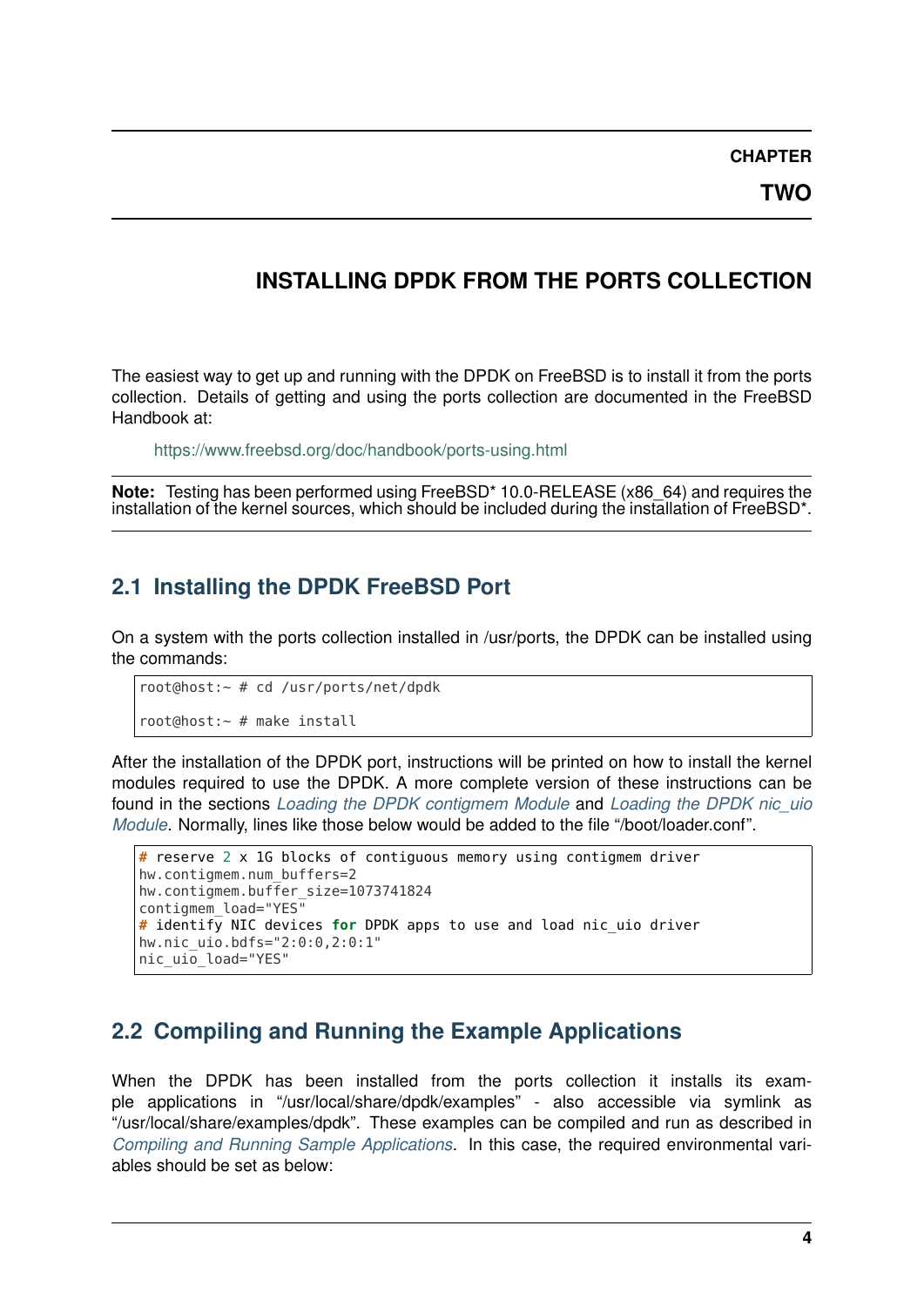- RTE\_SDK=/usr/local/share/dpdk
- RTE\_TARGET=x86\_64-native-bsdapp-clang

**Note:** To install a copy of the DPDK compiled using gcc, please download the official DPDK package from <http://dpdk.org/> and install manually using the instructions given in the next chapter, *[Compiling the DPDK Target from Source](#page-8-0)*

An example application can therefore be copied to a user's home directory and compiled and run as below:

```
user@host:~$ export RTE_SDK=/usr/local/share/dpdk
user@host:~$ export RTE_TARGET=x86_64-native-bsdapp-clang
user@host:~$ cp -r /usr/local/share/dpdk/examples/helloworld .
user@host:~$ cd helloworld/
user@host:~/helloworld$ gmake
  CC main.o
  LD helloworld
  INSTALL-APP helloworld
  INSTALL-MAP helloworld.map
user@host:~/helloworld$ sudo ./build/helloworld -c F -n 2
EAL: Contigmem driver has 2 buffers, each of size 1GB
EAL: Sysctl reports 8 cpus
EAL: Detected lcore 0
EAL: Detected lcore 1
EAL: Detected lcore 2
EAL: Detected lcore 3
EAL: Support maximum 64 logical core(s) by configuration.
EAL: Detected 4 lcore(s)
EAL: Setting up physically contiguous memory...
EAL: Mapped memory segment 1 @ 0x802400000: physaddr:0x40000000, len 1073741824
EAL: Mapped memory segment 2 @ 0x842400000: physaddr:0x100000000, len 1073741824
EAL: WARNING: clock gettime cannot use CLOCK MONOTONIC RAW
EAL: and HPET is not available - c\overline{loc} k timings may be less accurate.
EAL: TSC frequency is ~3569023 KHz
EAL: PCI scan found 24 devices
EAL: Master core 0 is ready (tid=0x802006400)
EAL: Core 1 is ready (tid=0x802006800)
EAL: Core 3 is ready (tid=0x802007000)
EAL: Core 2 is ready (tid=0x802006c00)
EAL: PCI device 0000:01:00.0 on NUMA socket 0<br>EAL: probe driver: 8086:10fb rte ixabe pmd
EAL: probe driver: 8086:10fb rte_ixgbe_pmd<br>EAL: PCI memory mapped at 0x80074a000
       PCI memory mapped at 0 \times 8007\overline{4}a000
EAL: PCI memory mapped at 0x8007ca000
EAL: PCI device 0000:01:00.1 on NUMA socket 0
EAL: probe driver: 8086:10fb rte_ixgbe_pmd<br>EAL: PCI memory mapped at 0x8007ce000
       PCI memory mapped at 0x8007ce000
EAL: PCI memory mapped at 0x80084e000
EAL: PCI device 0000:02:00.0 on NUMA socket 0
EAL: probe driver: 8086:10fb rte_ixgbe_pmd<br>EAL: PCI memory mapped at 0x800852000
       PCI memory mapped at 0x800852000
EAL: PCI memory mapped at 0x8008d2000
EAL: PCI device 0000:02:00.1 on NUMA socket 0
EAL: probe driver: 8086:10fb rte ixgbe pmd
EAL: PCI memory mapped at 0x801b3f000
EAL: PCI memory mapped at 0x8008d6000
hello from core 1
```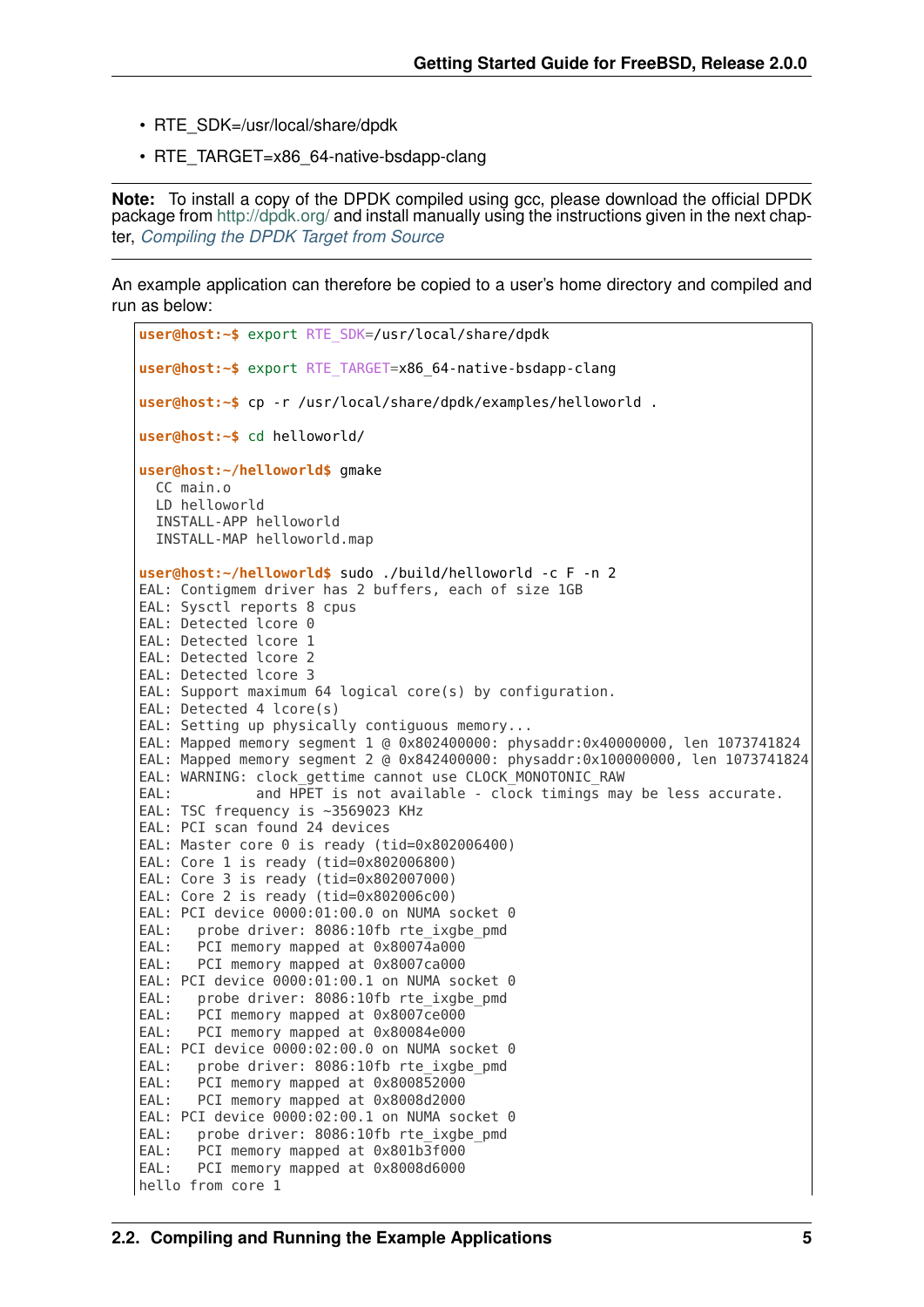hello from core 2 hello from core 3 hello from core 0

**Note:** To run a DPDK process as a non-root user, adjust the permissions on the /dev/contigmem and /dev/uio device nodes as described in section *[Running DPDK Applica](#page-16-0)[tions Without Root Privileges](#page-16-0)*

**Note:** For an explanation of the command-line parameters that can be passed to an DPDK application, see section *[Running a Sample Application](#page-15-0)*.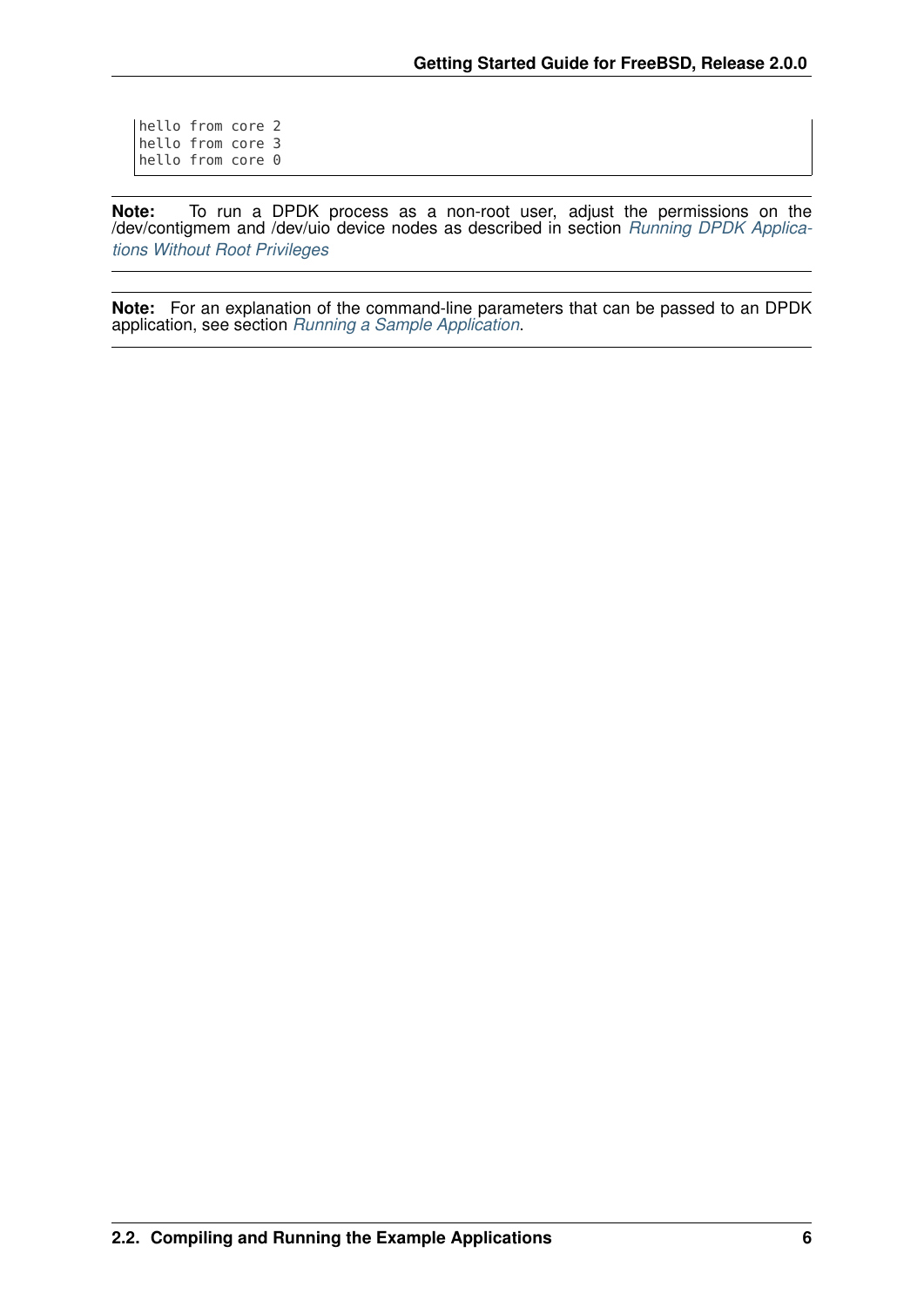**CHAPTER**

**THREE**

### <span id="page-8-0"></span>**COMPILING THE DPDK TARGET FROM SOURCE**

**Note:** Testing has been performed using FreeBSD\* 10.0-RELEASE (x86\_64) and requires the installation of the kernel sources, which should be included during the installation of FreeBSD\*. The DPDK also requires the use of FreeBSD\* ports to compile and function.

### <span id="page-8-1"></span>**3.1 System Requirements**

The DPDK and its applications require the GNU make system (gmake) to build on FreeBSD\*. Optionally, gcc may also be used in place of clang to build the DPDK, in which case it too must be installed prior to compiling the DPDK. The installation of these tools is covered in this section.

Compiling the DPDK requires the FreeBSD kernel sources, which should be included during the installation of FreeBSD\* on the development platform. The DPDK also requires the use of FreeBSD\* ports to compile and function.

To use the FreeBSD\* ports system, it is required to update and extract the FreeBSD\* ports tree by issuing the following commands:

```
root@host:~ # portsnap fetch
root@host:~ # portsnap extract
```
If the environment requires proxies for external communication, these can be set using:

```
root@host:~ # setenv http proxy <my proxy host>:<port>
root@host:\sim # setenv ftp proxy <my proxy host>:<port>
```
The FreeBSD\* ports below need to be installed prior to building the DPDK. In general these can be installed using the following set of commands:

- 1. cd /usr/ports/<port\_location>
- 2. make config-recursive
- 3. make install
- 4. make clean

Each port location can be found using:

```
user@host:\sim # whereis <port name>
```
The ports required and their locations are as follows: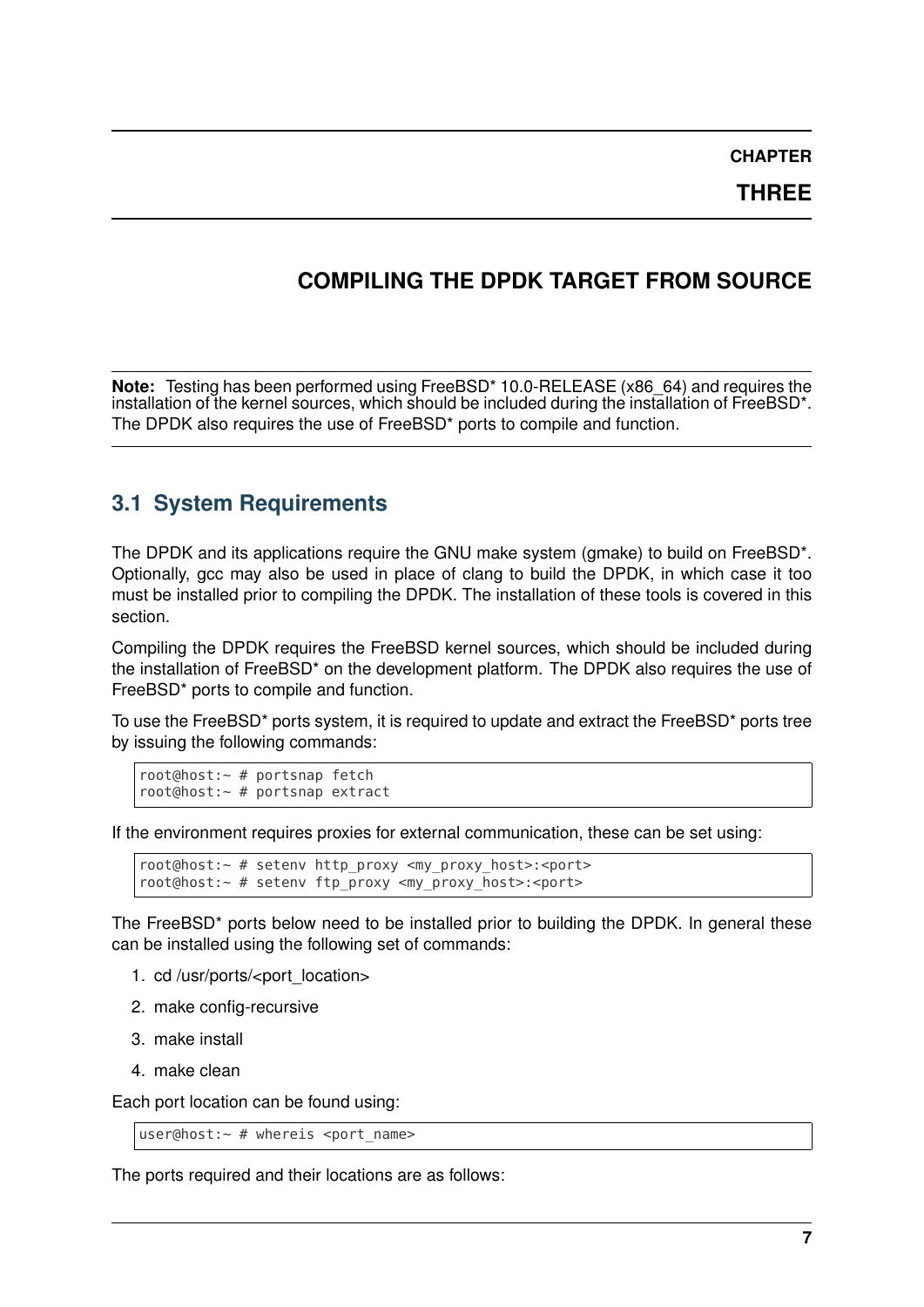**dialog4ports** /usr/ports/ports-mgmt/dialog4ports

**GNU make(gmake)** /usr/ports/devel/gmake

**coreutils** /usr/ports/sysutils/coreutils

For compiling and using the DPDK with gcc, it too must be installed from the ports collection:

**gcc: version 4.8 is recommended** /usr/ports/lang/gcc48 (Ensure that CPU\_OPTS is selected (default is OFF))

When running the make config-recursive command, a dialog may be presented to the user. For the installation of the DPDK, the default options were used.

**Note:** To avoid multiple dialogs being presented to the user during make install, it is advisable before running the make install command to re-run the make config -recursive command until no more dialogs are seen.

### <span id="page-9-0"></span>**3.2 Install the DPDK and Browse Sources**

First, uncompress the archive and move to the DPDK source directory:

```
user@host:~ # unzip DPDK-<version>zip
user@host:~ # cd DPDK-<version>
user@host:~/DPDK # ls
app/ config/ examples/ lib/ LICENSE.GPL LICENSE.LGPL Makefile mk/ scripts/ tools
```
The DPDK is composed of several directories:

- lib: Source code of DPDK libraries
- app: Source code of DPDK applications (automatic tests)
- examples: Source code of DPDK applications
- config, tools, scripts, mk: Framework-related makefiles, scripts and configuration

### <span id="page-9-1"></span>**3.3 Installation of the DPDK Target Environments**

The format of a DPDK target is:

ARCH-MACHINE-EXECENV-TOOLCHAIN

Where:

- ARCH is: x86\_64
- MACHINE is: native
- EXECENV is: bsdapp
- TOOLCHAIN is: acc | clang

The configuration files for the DPDK targets can be found in the DPDK/config directory in the form of:

defconfig\_ARCH-MACHINE-EXECENV-TOOLCHAIN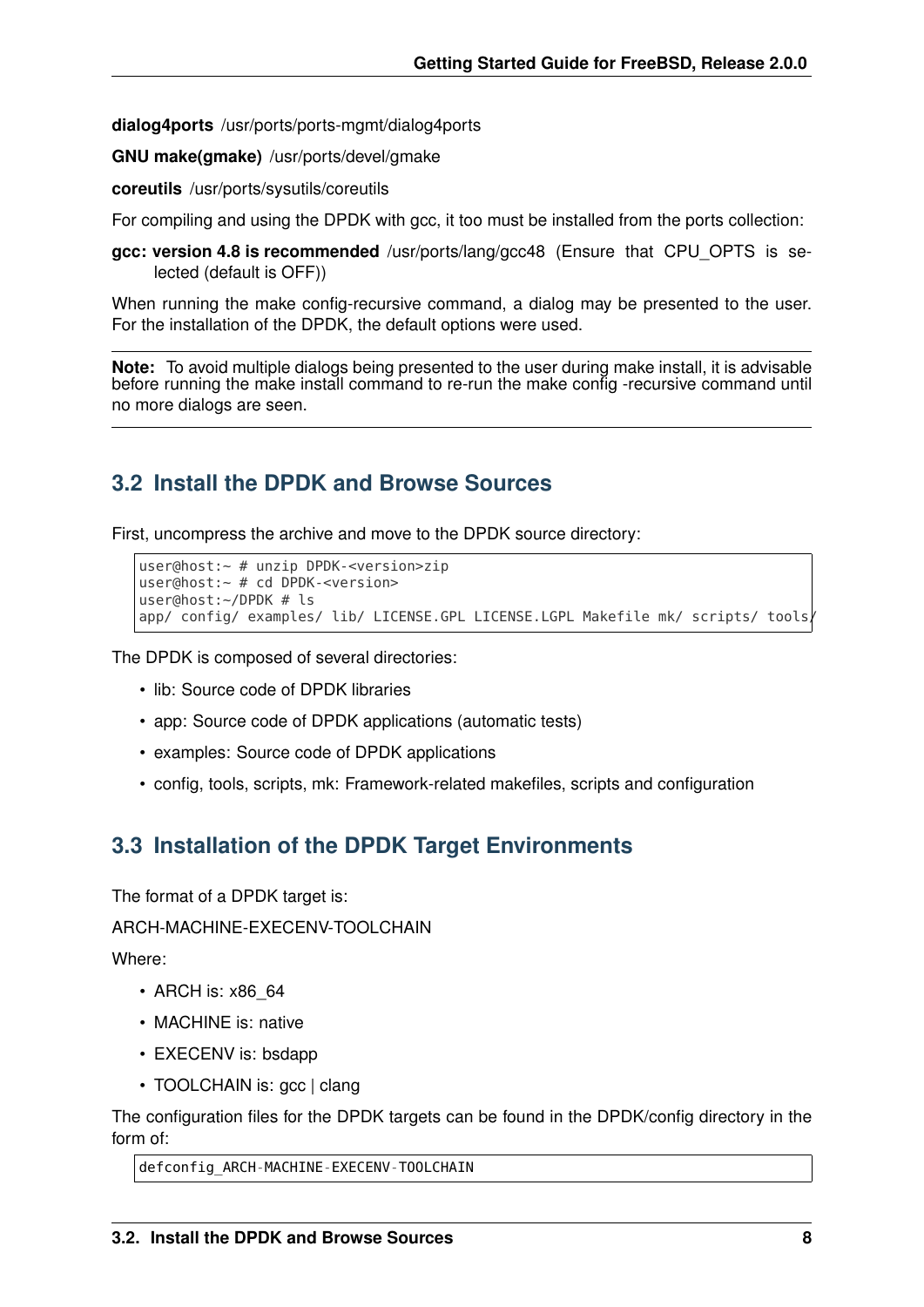**Note:** Configuration files are provided with the RTE\_MACHINE optimization level set. Within the configuration files, the RTE\_MACHINE configuration value is set to native, which means that the compiled software is tuned for the platform on which it is built. For more information on this setting, and its possible values, see the *DPDK Programmers Guide*.

To install and make the target, use "gmake install T=<target>".

For example to compile for FreeBSD\* use:

gmake install T=x86\_64-native-bsdapp-clang

**Note:** If the compiler binary to be used does not correspond to that given in the TOOLCHAIN part of the target, the compiler command may need to be explicitly specified. For example, if compiling for gcc, where the gcc binary is called gcc4.8, the command would need to be "gmake install T=<target> CC=gcc4.8".

#### <span id="page-10-0"></span>**3.4 Browsing the Installed DPDK Environment Target**

Once a target is created, it contains all the libraries and header files for the DPDK environment that are required to build customer applications. In addition, the test and testpmd applications are built under the build/app directory, which may be used for testing. A kmod directory is also present that contains the kernel modules to install:

user@host:~/DPDK # ls x86\_64-native-bsdapp-gcc app build hostapp include kmod lib Makefile

#### <span id="page-10-1"></span>**3.5 Loading the DPDK contigmem Module**

To run a DPDK application, physically contiguous memory is required. In the absence of nontransparent superpages, the included sources for the contigmem kernel module provides the ability to present contiguous blocks of memory for the DPDK to use. The contigmem module must be loaded into the running kernel before any DPDK is run. The module is found in the kmod sub-directory of the DPDK target directory.

The amount of physically contiguous memory along with the number of physically contiguous blocks to be reserved by the module can be set at runtime prior to module loading using:

root@host:~ # kenv hw.contigmem.num\_buffers=n root@host:~ # kenv hw.contigmem.buffer size=m

The kernel environment variables can also be specified during boot by placing the following in /boot/loader.conf:

hw.contigmem.num buffers=n hw.contigmem.buffer size=m

The variables can be inspected using the following command:

root@host:~ # sysctl -a hw.contigmem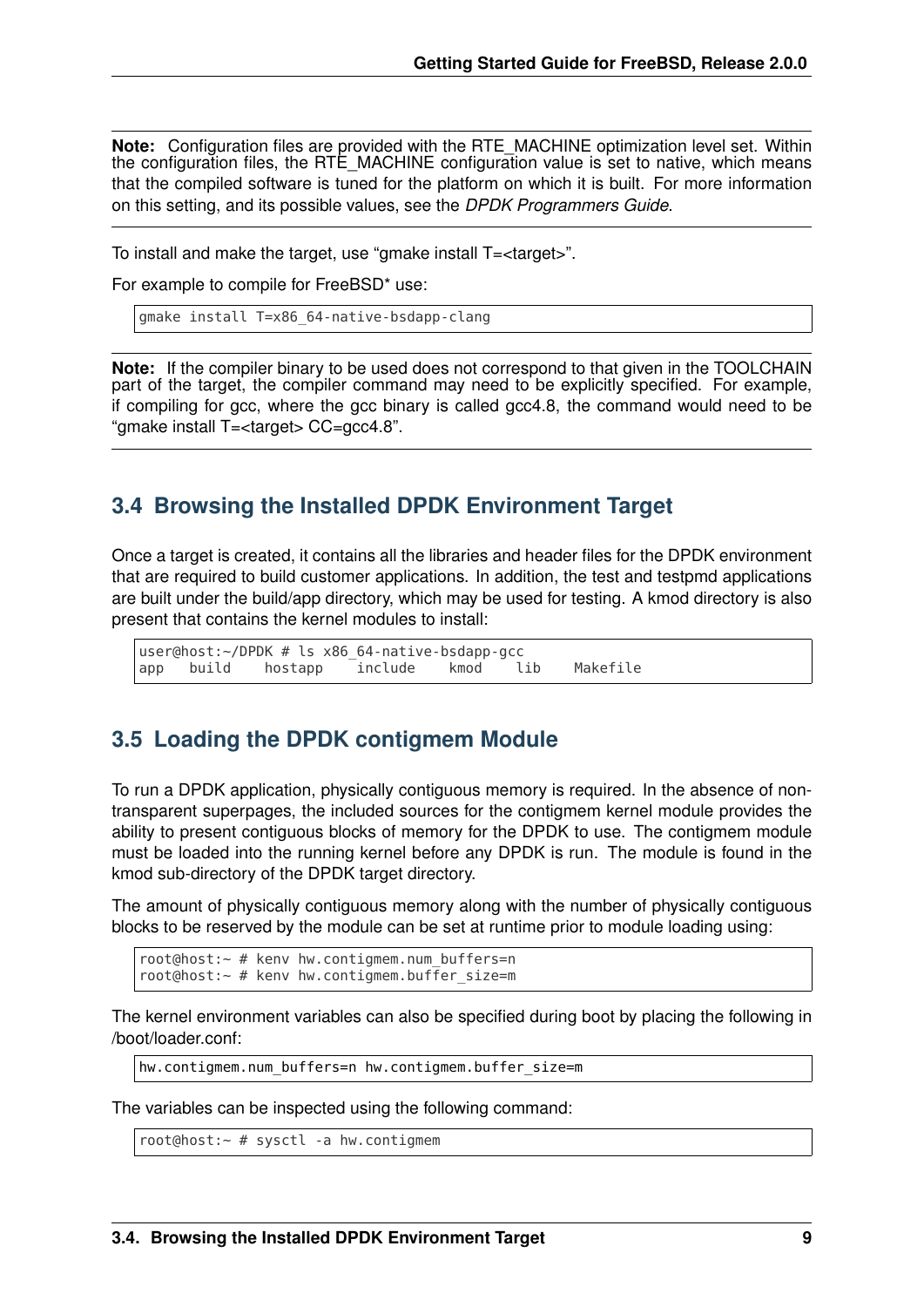Where n is the number of blocks and m is the size in bytes of each area of contiguous memory. A default of two buffers of size 1073741824 bytes (1 Gigabyte) each is set during module load if they are not specified in the environment.

The module can then be loaded using kldload (assuming that the current directory is the DPDK target directory):

kldload ./kmod/contigmem.ko

It is advisable to include the loading of the contigmem module during the boot process to avoid issues with potential memory fragmentation during later system up time. This can be achieved by copying the module to the /boot/kernel/ directory and placing the following into /boot/loader.conf:

```
contigmem_load="YES"
```
**Note:** The contigmem\_load directive should be placed after any definitions of hw.contigmem.num\_buffers and hw.contigmem.buffer\_size if the default values are not to be used.

An error such as:

kldload: can't load ./x86 64-native-bsdapp-gcc/kmod/contigmem.ko: Exec format error

is generally attributed to not having enough contiguous memory available and can be verified via dmesg or /var/log/messages:

kernel: contigmalloc failed for buffer <n>

To avoid this error, reduce the number of buffers or the buffer size.

### <span id="page-11-0"></span>**3.6 Loading the DPDK nic\_uio Module**

After loading the contigmem module, the nic\_uio must also be loaded into the running kernel prior to running any DPDK application. This module must be loaded using the kldload command as shown below (assuming that the current directory is the DPDK target directory).

kldload ./kmod/nic\_uio.ko

**Note:** If the ports to be used are currently bound to a existing kernel driver then the hw.nic uio.bdfs sysctl value will need to be set before loading the module. Setting this value is described in the next section below.

Currently loaded modules can be seen by using the "kldstat" command and a module can be removed from the running kernel by using "kldunload <module\_name>".

To load the module during boot, copy the nic\_uio module to /boot/kernel and place the following into /boot/loader.conf:

nic\_uio\_load="YES"

**Note:** nic\_uio\_load="YES" must appear after the contigmem\_load directive, if it exists.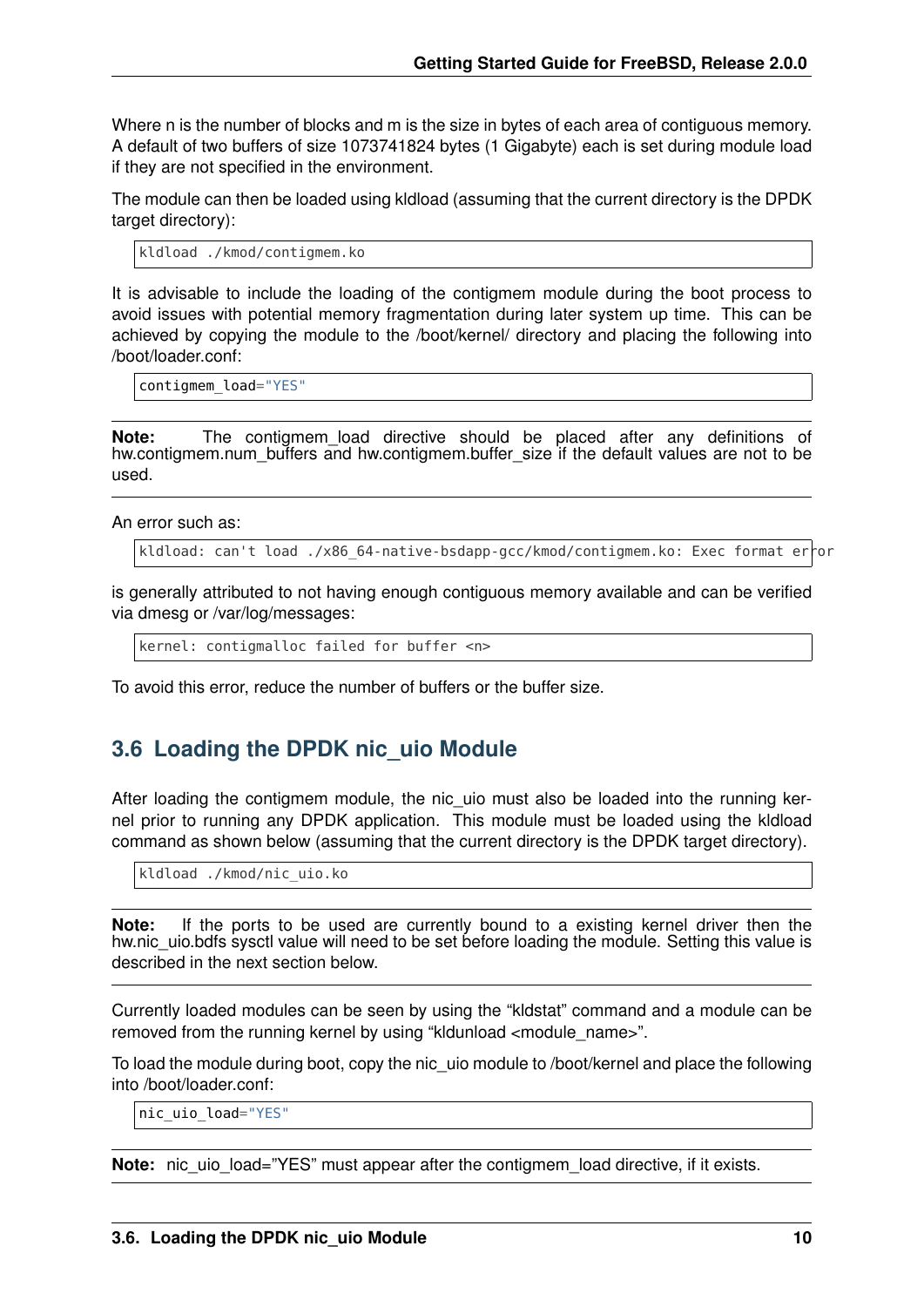By default, the nic uio module will take ownership of network ports if they are recognized DPDK devices and are not owned by another module. However, since the FreeBSD kernel includes support, either built-in, or via a separate driver module, for most network card devices, it is likely that the ports to be used are already bound to a driver other than nic uio. The following sub-section describe how to query and modify the device ownership of the ports to be used by DPDK applications.

#### <span id="page-12-0"></span>**3.6.1 Binding Network Ports to the nic\_uio Module**

Device ownership can be viewed using the pciconf -l command. The example below shows four Intel® 82599 network ports under "if\_ixgbe" module ownership.

```
user@host:~ # pciconf -l
ix0@pci0:1:0:0: class=0x020000 card=0x00038086 chip=0x10fb8086 rev=0x01 hdr=0x00
ix1@pci0:1:0:1: class=0x020000 card=0x00038086 chip=0x10fb8086 rev=0x01 hdr=0x00
ix2@pci0:2:0:0: class=0x020000 card=0x00038086 chip=0x10fb8086 rev=0x01 hdr=0x00
ix3@pci0:2:0:1: class=0x020000 card=0x00038086 chip=0x10fb8086 rev=0x01 hdr=0x00
```
The first column constitutes three components:

- 1. Device name: ixN
- 2. Unit name: pci0
- 3. Selector (Bus:Device:Function): 1:0:0

Where no driver is associated with a device, the device name will be none.

By default, the FreeBSD\* kernel will include built-in drivers for the most common devices; a kernel rebuild would normally be required to either remove the drivers or configure them as loadable modules.

To avoid building a custom kernel, the nic uio module can detach a network port from its current device driver. This is achieved by setting the hw.nic uio.bdfs kernel environment variable prior to loading nic uio, as follows:

```
hw.nic_uio.bdfs="b:d:f,b:d:f,..."
```
Where a comma separated list of selectors is set, the list must not contain any whitespace.

For example to re-bind "ix2@pci0:2:0:0" and "ix3@pci0:2:0:1" to the nic\_uio module upon loading, use the following command:

kenv hw.nic\_uio.bdfs="2:0:0,2:0:1"

The variable can also be specified during boot by placing the following into "/boot/loader.conf", before the previously-described "nic\_uio\_load" line - as shown.

```
hw.nic_uio.bdfs="2:0:0,2:0:1"
nic uio load="YES"
```
#### **3.6.2 Binding Network Ports Back to their Original Kernel Driver**

If the original driver for a network port has been compiled into the kernel, it is necessary to reboot FreeBSD\* to restore the original device binding. Before doing so, update or remove the "hw.nic\_uio.bdfs" in "/boot/loader.conf".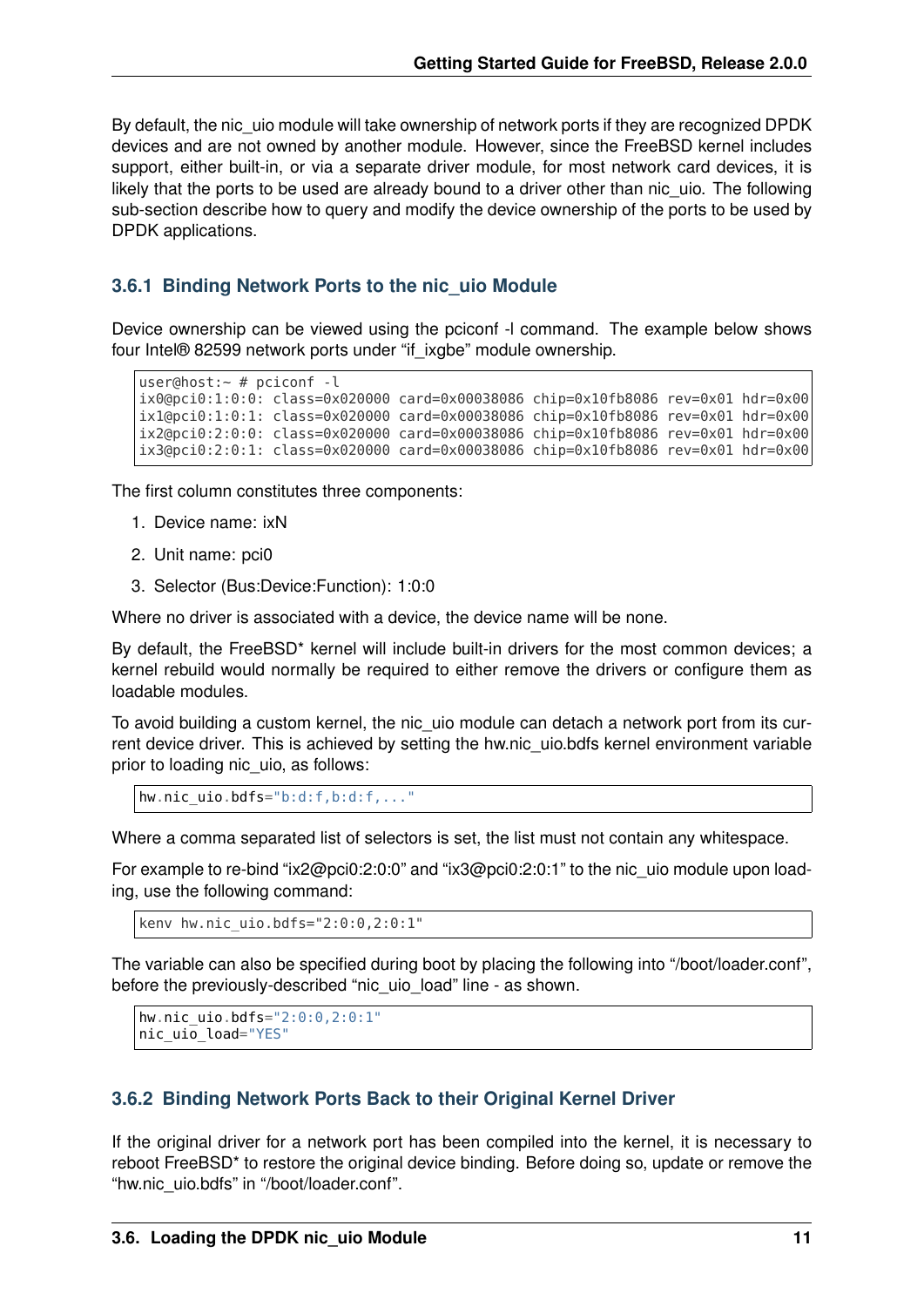If rebinding to a driver that is a loadable module, the network port binding can be reset without rebooting. To do so, unload both the target kernel module and the nic\_uio module, modify or clear the "hw.nic\_uio.bdfs" kernel environment (kenv) value, and reload the two drivers - first the original kernel driver, and then the nic uio driver. [The latter does not need to be reloaded unless there are ports that are still to be bound to it].

Example commands to perform these steps are shown below:

```
kldunload nic_uio
kldunload <original_driver>
kenv -u hw.nic_uio.bdfs # to clear the value completely
kenv hw.nic_uio.bdfs="b:d:f,b:d:f,..." # to update the list of ports to bind
kldload <original_driver>
kldload nic_uio # optional
```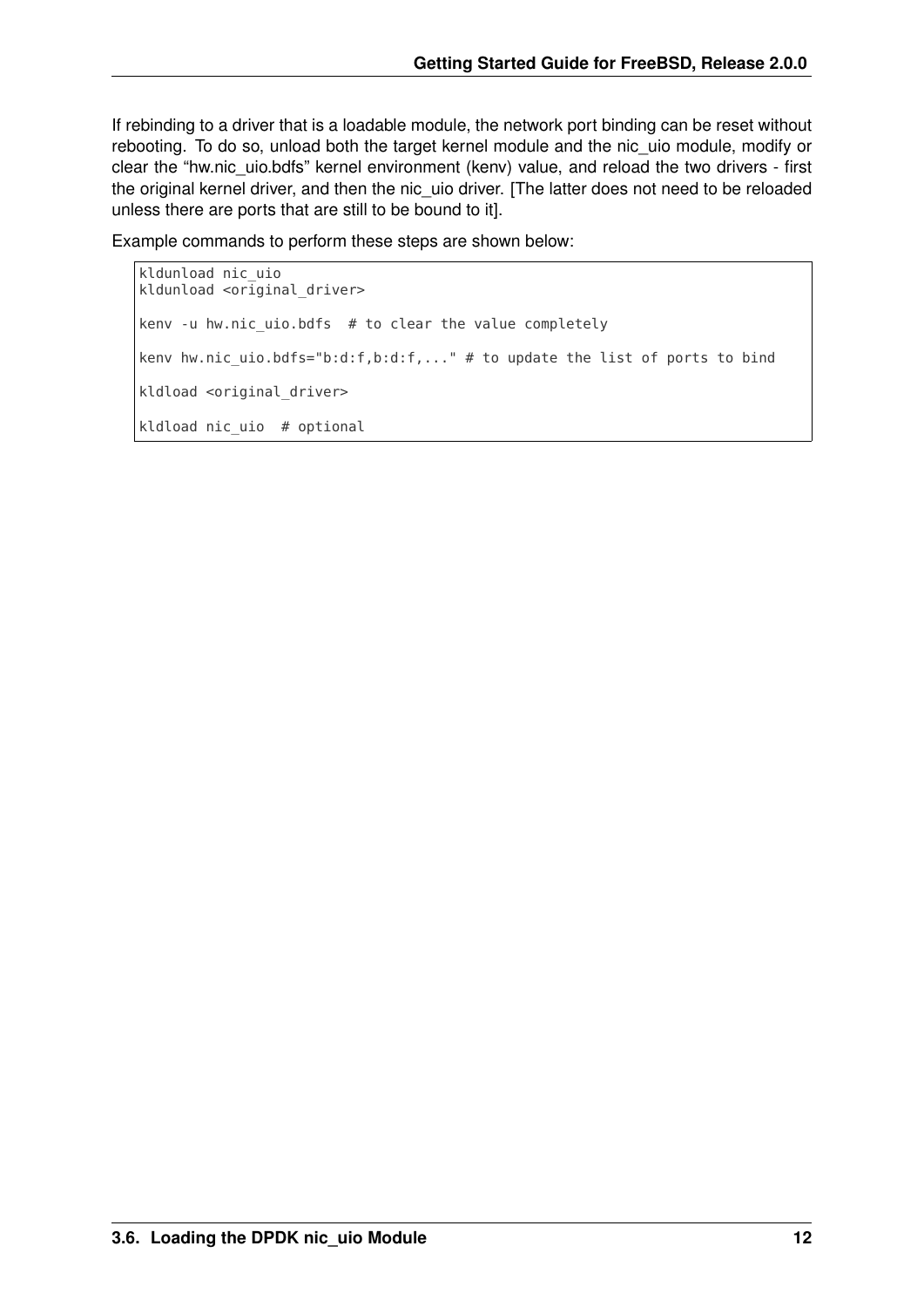### <span id="page-14-0"></span>**COMPILING AND RUNNING SAMPLE APPLICATIONS**

The chapter describes how to compile and run applications in a DPDK environment. It also provides a pointer to where sample applications are stored.

### <span id="page-14-1"></span>**4.1 Compiling a Sample Application**

Once a DPDK target environment directory has been created (such as x86\_64-native-bsdappclang), it contains all libraries and header files required to build an application.

When compiling an application in the FreeBSD<sup>\*</sup> environment on the DPDK, the following variables must be exported:

- RTE\_SDK Points to the DPDK installation directory.
- RTE\_TARGET Points to the DPDK target environment directory. For FreeBSD\*, this is the x86\_64-native-bsdapp-clang or x86\_64-native-bsdapp-gcc directory.

The following is an example of creating the helloworld application, which runs in the DPDK FreeBSD<sup>\*</sup> environment. While the example demonstrates compiling using gcc version 4.8, compiling with clang will be similar, except that the "CC=" parameter can probably be omitted. The "helloworld" example may be found in the \${RTE\_SDK}/examples directory.

The directory contains the main.c file. This file, when combined with the libraries in the DPDK target environment, calls the various functions to initialize the DPDK environment, then launches an entry point (dispatch application) for each core to be utilized. By default, the binary is generated in the build directory.

```
user@host:~/DPDK$ cd examples/helloworld/
user@host:~/DPDK/examples/helloworld$ setenv RTE_SDK $HOME/DPDK
user@host:~/DPDK/examples/helloworld$ setenv RTE_TARGET x86_64-native-bsdapp-gcc
user@host:~/DPDK/examples/helloworld$ gmake CC=gcc48
CC main.o
LD helloworld
INSTALL-APP helloworld
INSTALL-MAP helloworld.map
user@host:~/DPDK/examples/helloworld$ ls build/app
helloworld helloworld.map
```
**Note:** In the above example, helloworld was in the directory structure of the DPDK. However, it could have been located outside the directory structure to keep the DPDK structure intact. In the following case, the helloworld application is copied to a new directory as a new starting point.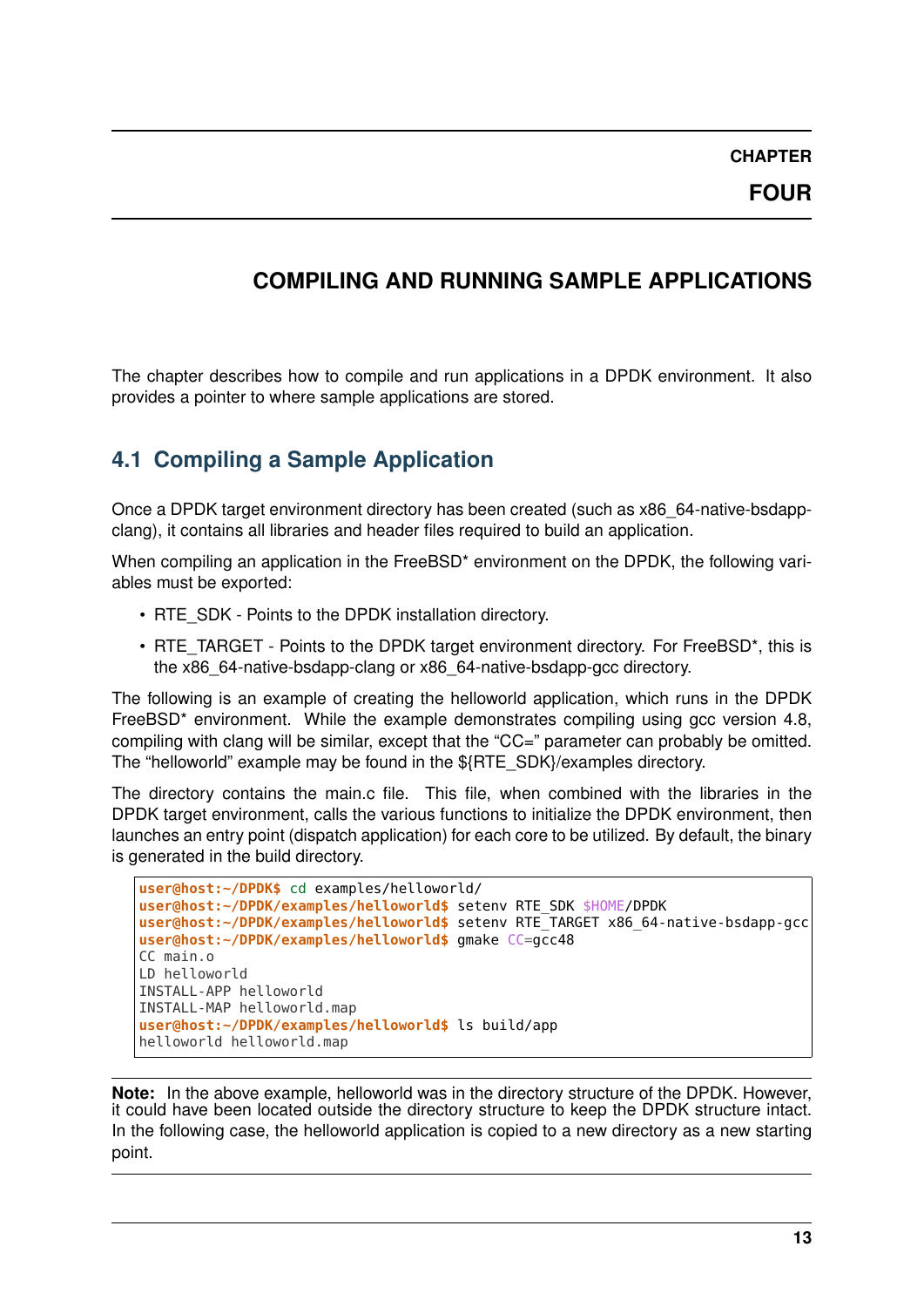```
user@host:~$ setenv RTE_SDK /home/user/DPDK
user@host:~$ cp -r $(RTE_SDK)/examples/helloworld my_rte_app
user@host:~$ cd my_rte_app/
user@host:~$ setenv RTE_TARGET x86_64-native-bsdapp-gcc
user@host:~/my_rte_app$ gmake CC=gcc48
CC main.o
LD helloworld
INSTALL-APP helloworld
INSTALL-MAP helloworld.map
```
### <span id="page-15-0"></span>**4.2 Running a Sample Application**

- 1. The contigmem and nic\_uio modules must be set up prior to running an application.
- 2. Any ports to be used by the application must be already bound to the nic uio module, as described in section *[Binding Network Ports to the nic\\_uio Module](#page-12-0)*, prior to running the application. The application is linked with the DPDK target environment's Environment Abstraction Layer (EAL) library, which provides some options that are generic to every DPDK application.

The following is the list of options that can be given to the EAL:

```
./rte-app -c COREMASK -n NUM [-b <domain:bus:devid.func>]
                                [-r NUM]
                                \lceil -v \rceil[--proc-type <primary|secondary|auto>]
```
**Note:** EAL has a common interface between all operating systems and is based on the Linux\* notation for PCI devices. For example, a FreeBSD\* device selector of pci0:2:0:1 is referred to as 02:00.1 in EAL.

The EAL options for FreeBSD<sup>\*</sup> are as follows:

- -c COREMASK : A hexadecimal bit mask of the cores to run on. Note that core numbering can change between platforms and should be determined beforehand.
- -n NUM : Number of memory channels per processor socket.
- -b <domain:bus:devid.func> : blacklisting of ports; prevent EAL from using specified PCI device (multiple -b options are allowed).
- –use-device : use the specified Ethernet device(s) only. Use comma-separate <[domain:]bus:devid.func> values. Cannot be used with -b option.
- -r NUM : Number of memory ranks.
- -v : Display version information on startup.
- –proc-type : The type of process instance.

Other options, specific to Linux\* and are not supported under FreeBSD\* are as follows:

- socket-mem : Memory to allocate from hugepages on specific sockets.
- –huge-dir : The directory where hugetlbfs is mounted.
- –file-prefix : The prefix text used for hugepage filenames.